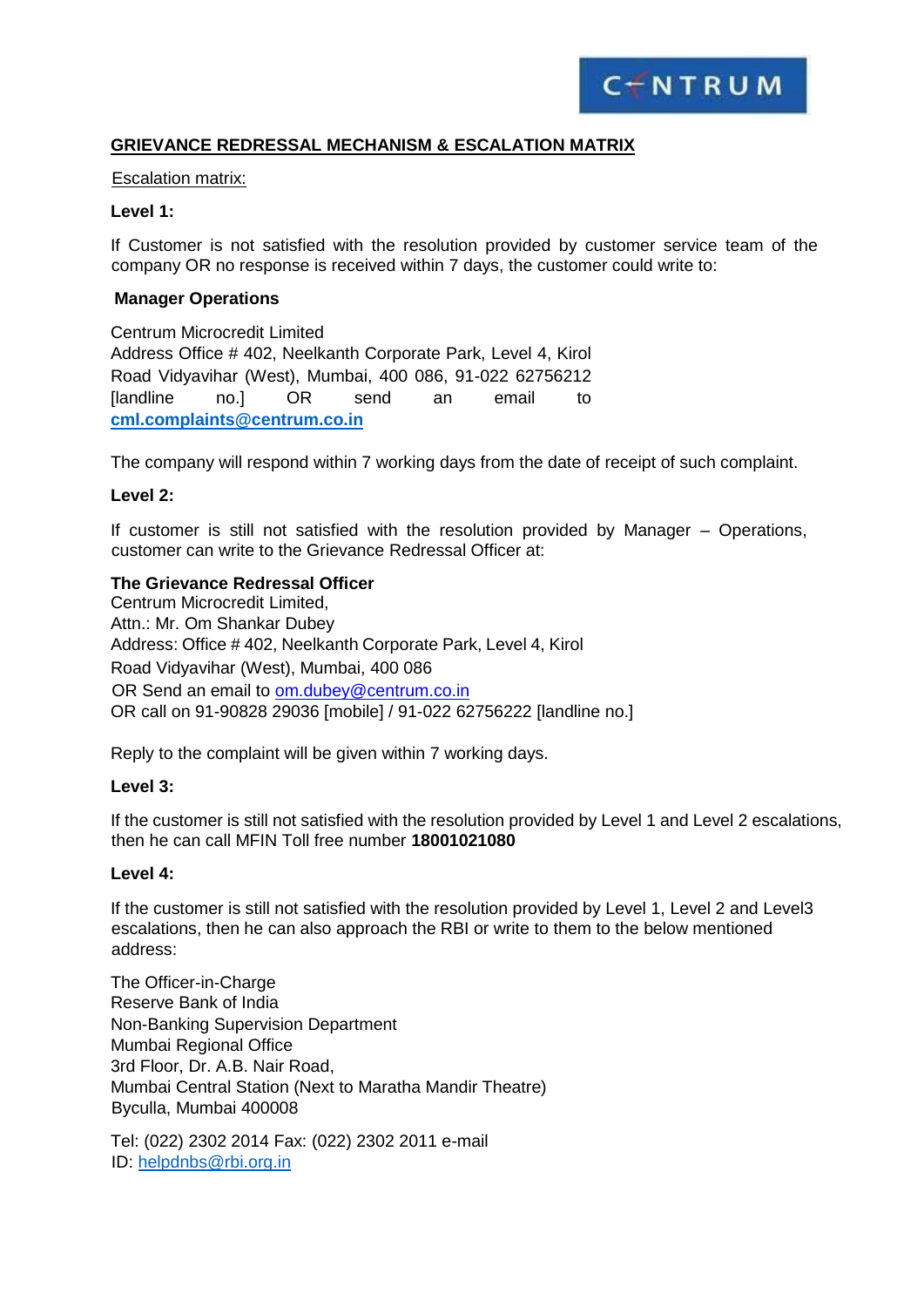

### **OMBUDSMAN SCHEME**

Alternatively, if a reply is not received within, one month from the Company or the customer is dissatisfied with the response of the NBFC (+) If customer has not approached any forum, the customer may file a complaint with NBFC Ombudsman (not later than one year after the reply from NBFC) **on the following grounds:**

- Cheques not presented or done with delay
- Not conveyed the amount of loan sanctioned, terms & conditions, annualised rate of interest, etc.
- Failure or refusal to provide sanction letter/ terms and conditions of sanction in vernacular language or a language as understood by the borrower
- Failure or refusal to provide adequate notice for proposed changes in sanctioned terms and conditions in vernacular language or a language as understood by the borrower
- Failure/ Delay in releasing securities documents on repayment of all dues
- Levying of charges without adequate prior notice to the borrower
- Failure to provide legally enforceable built-in repossession in contract/ loanagreement
- RBI directives not followed by NBFC
- Guidelines on Fair Practices Code not followed

# **Address and Area of Operation of NBFC Ombudsman (RBI) and Centrum Microcredit Limited (CML) Nodal Officers**

Mr. Om Shankar Dubey shall act as the Principal Nodal Officer (PNO) of the Company. The details of regional nodal officers is given below:

| <b>SN</b> | <b>Centre</b> | <b>Address of the Office of</b><br><b>NBFC Ombudsman</b>                                                                                                                                                                                   | <b>Area of Operation</b>                                                                                                                                                         | <b>CML Regional Nodal</b><br><b>Officers</b>                                                                                                                          |
|-----------|---------------|--------------------------------------------------------------------------------------------------------------------------------------------------------------------------------------------------------------------------------------------|----------------------------------------------------------------------------------------------------------------------------------------------------------------------------------|-----------------------------------------------------------------------------------------------------------------------------------------------------------------------|
| 1.        | Chennai       | C/o Reserve Bank of<br>India Fort Glacis,<br>Chennai 600 001<br>STD Code: 044<br>Telephone No:<br>25395964 Fax No:<br>25395488<br>Email:<br>nbfcochennai@rbi.org.in                                                                        | Tamil Nadu, Andaman<br>and Nicobar Islands,<br>Karnataka, Andhra<br>Pradesh, Telangana,<br>Kerala, Union Territory of<br>Lakshadweep and Union<br><b>Territory of Puducherry</b> | Mr. Tushar Holey<br>Address: Centrum<br>MicroCredit Ltd Office #<br>402, Neelkanth<br>Corporate Park, Level 4,<br>Kirol Road Vidyavihar<br>(West), Mumbai, 400<br>086 |
| 2.        | Mumbai        | C/o Reserve Bank of<br>India RBI Byculla<br><b>Office Building</b><br>Opp. Mumbai Central<br>Railway Station Byculla,<br>Mumbai-400 008 STD Code:<br>022 Telephone No:<br>23028140 Fax No:<br>23022024<br>Email:<br>nbfcomumbai@rbi.org.in | Maharashtra, Goa,<br>Gujarat, Madhya<br>Pradesh, Chhattisgarh,<br>Union Territories of<br>Dadra and<br>Nagar Haveli, Daman and<br>Diu                                            | Mr. Tushar Holey<br>Address: Centrum<br>MicroCredit Ltd Office #<br>402, Neelkanth<br>Corporate Park, Level 4,<br>Kirol Road Vidyavihar<br>(West),<br>Mumbai, 400 086 |